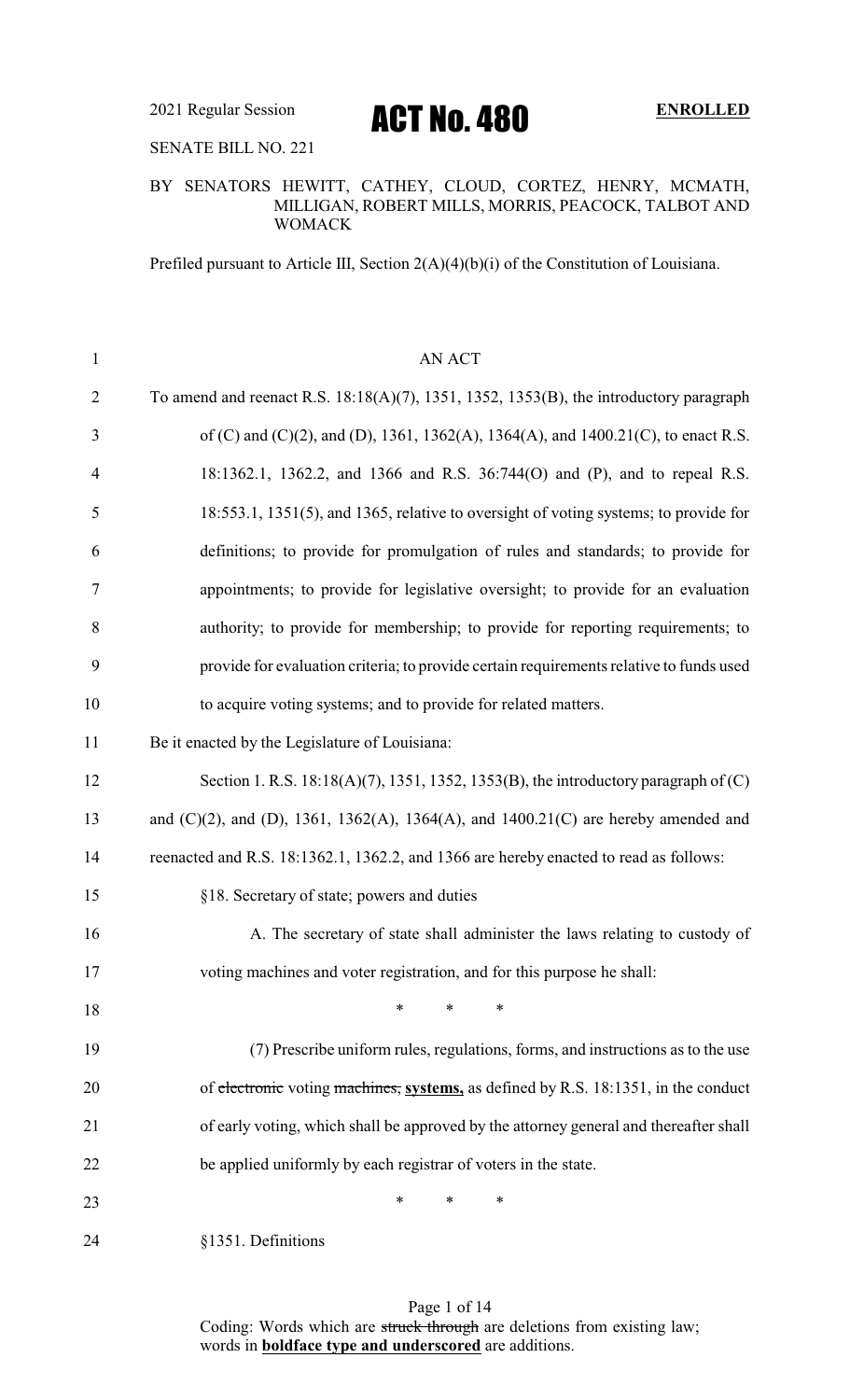| $\mathbf{1}$   | As used in this Chapter, unless otherwise specified, the following terms shall                    |
|----------------|---------------------------------------------------------------------------------------------------|
| $\overline{2}$ | have the meanings herein ascribed to each:                                                        |
| 3              | (1) "Absentee by mail and early voting counting equipment" means a device                         |
| $\overline{4}$ | capable of counting and producing results of votes cast on paper absentee by mail                 |
| 5              | and early voting ballots.                                                                         |
| 6              | (2) "Cast ballot" means a ballot in which the voter has taken final action                        |
| $\tau$         | after reviewing his selections and irrevocably confirmed his intent to vote, either               |
| 8              | by activating the cast vote mechanism or by scanning the voter-verified paper                     |
| 9              | record into a vote capture device.                                                                |
| 10             | $\left(\frac{4}{3}\right)$ "Election" means and includes all elections held in Louisiana, whether |
| 11             | primary, general, or special.                                                                     |
| 12             | (5) "Electronic voting machine" means a voting machine that displays a                            |
| 13             | full-face ballot, whereby votes are cast by pushing a vote indicator button on the face           |
| 14             | of the machine or a voting machine that displays a paging ballot, whereby votes are               |
| 15             | east by selecting a vote indicator by touching the screen or using available tools on             |
| 16             | the voting system.                                                                                |
| 17             | $\overline{(7)(4)}$ "Official ballot" means the list of candidates, offices, amendments,          |
| 18             | questions, or propositions prominently displayed on the front of the voting machine.              |
| 19             | on the voting machine or paper ballot as certified by the secretary of state.                     |
| 20             | $(8)(5)$ "Parish custodian" refers to the parish custodian of voting machines                     |
| 21             | and means the persons designated as such by R.S. 18:1354.                                         |
| 22             | $(9)(6)$ "Protective counter" means a counter, tabulator, or protective device                    |
| 23             | that will register each time the machine is operated voted during the life of the                 |
| 24             | machine.                                                                                          |
| 25             | $(10)(7)$ "Public counter" means a counter, tabulator, or other device on the                     |
| 26             | outside or on the face of the machine, which shall at all times indicate the number               |
| 27             | of times votes have been cast on a machine at an election. protective device that                 |
| 28             | shall incrementally record and indicate each time votes have been cast on a                       |
| 29             | machine during an election.                                                                       |
| 30             | $(11)(8)$ "Question" means an amendment, proposition, or like matter to be                        |

Page 2 of 14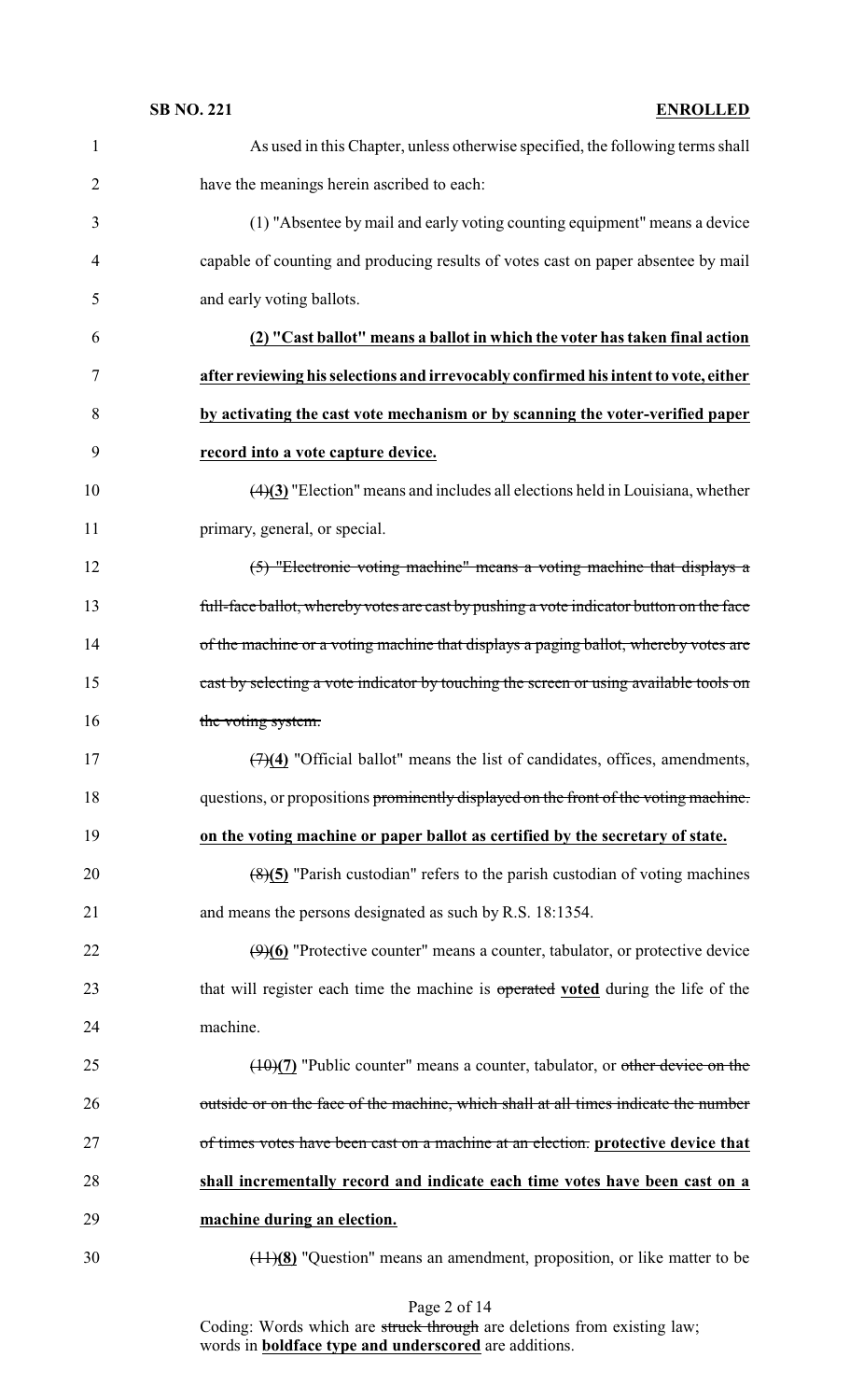| $\mathbf{1}$   | voted on in an election.                                                                |
|----------------|-----------------------------------------------------------------------------------------|
| $\overline{2}$ | (9) "Vote-capture device" means a component of the voting system,                       |
| 3              | including hardware which may include a voter-facing scanner, software, and              |
| $\overline{4}$ | firmware, that captures and counts voter ballot selections.                             |
| 5              | $(12)(10)$ "Vote indicator" means the device on a voting machine with which             |
| 6              | votes upon a candidate or question are indicated.                                       |
| 7              | (11) "Voter-facing scanner" means a vote-capture device used for in-                    |
| 8              | person voting that captures a voter's selections on a secure paper ballot one           |
| 9              | sheet at a time, whether hand-marked or produced by a ballot-marking device.            |
| 10             | (12) "Voter-verified paper record" means a paper document or a secure                   |
| 11             | hand-marked paper ballot produced by a voting system that the voter can                 |
| 12             | review and verify before officially casting his ballot. The voter-verified paper        |
| 13             | record shall be printed on individual sheets of paper for each voter and shall not      |
| 14             | be printed on a continuous paper roll. The voter-verified paper record shall be         |
| 15             | independent of any software or electronic device and temporarily available to           |
| 16             | the voter for verification prior to casting his ballot upon the vote capture device.    |
| 17             | (13) "Voting machine" means the enclosure occupied by the voter when                    |
| 18             | voting, as formed by the machine voter-facing vote-capture device, including its        |
| 19             | screen and privacy shield <del>, which shall include electronic voting machines</del> . |
| 20             | Tabulation of the vote may occur on the voting machine or on another                    |
| 21             | component of the voting system.                                                         |
| 22             | (14) "Voting system" means the total combination of equipment, including                |
| 23             | voting machines, used to define ballots, cast and count votes, report or display        |
| 24             | election results, and maintain and produce any auditable data and the software,         |
| 25             | firmware, hardware, and documentation required to program, control, and support         |
| 26             | such equipment. "Voting system" also includes the vendor's practices and                |
| 27             | documentation used to identify system components and versions of such                   |
| 28             | components, test the system during its development and maintenance, maintain            |
| 29             | records of system errors and defects, determine specific system changes made after      |
| 30             | initial certification, and make available any materials to the voter hardware,          |

Page 3 of 14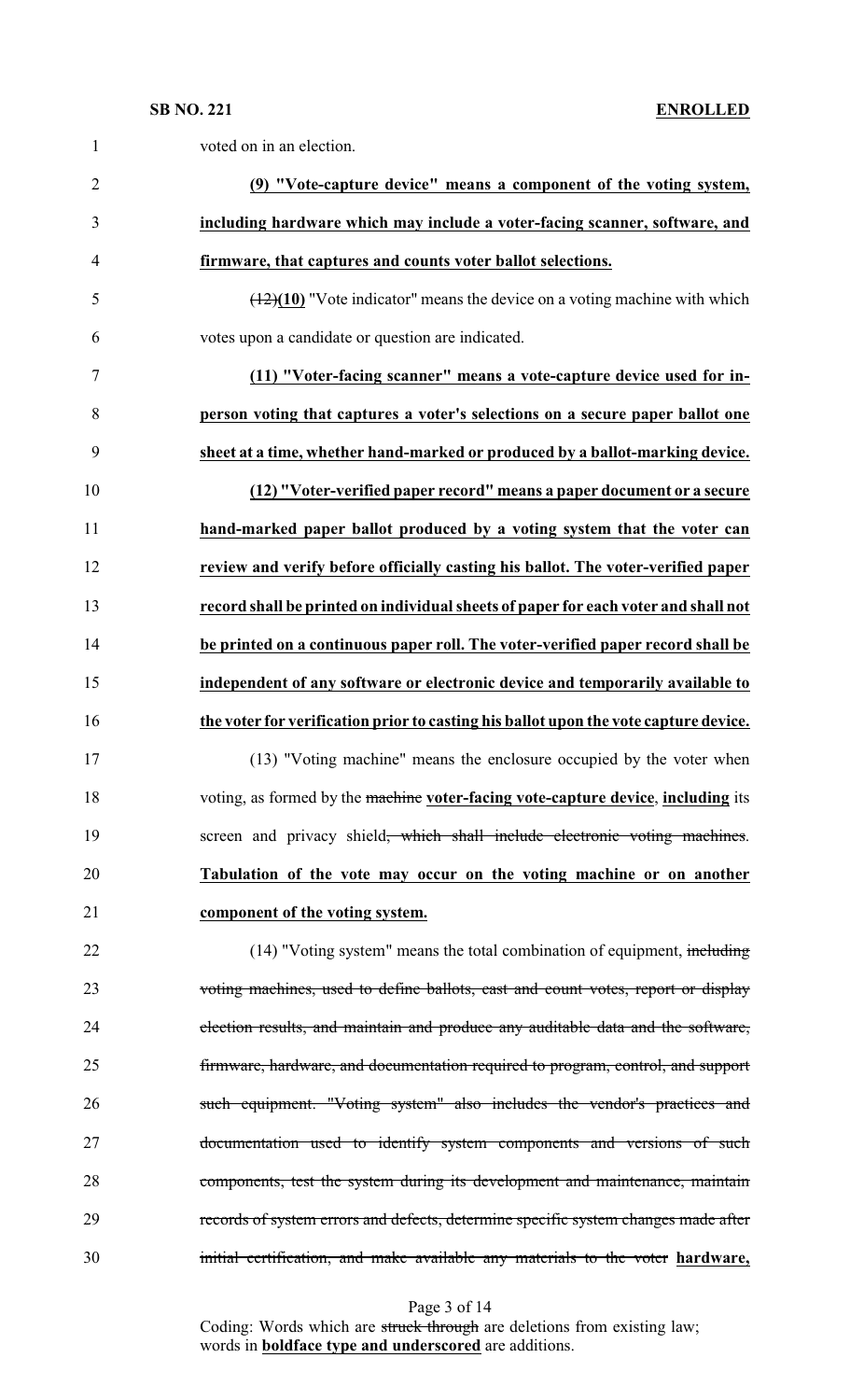| $\mathbf{1}$   | firmware, software, materials, and documentation used to cast and count votes         |
|----------------|---------------------------------------------------------------------------------------|
| $\overline{2}$ | or to perform any of the support functions to enable the casting or counting of       |
| 3              | votes.                                                                                |
| $\overline{4}$ | §1352. Use of voting machines throughout state; exception for failure of voting       |
| 5              | equipment, early voting, election day voting, absentee by mail and                    |
| 6              | early voting provisional ballots                                                      |
| 7              | A. Voting machines shall be used throughout this state in all elections.              |
| 8              | B. Notwithstanding the provisions of Subsection A of this Section, paper              |
| 9              | ballots may be used when voting machines fail, for voting absentee by mail, for       |
| 10             | early voting as provided in this Title, and for provisional ballots in the manner     |
| 11             | provided by this Title.                                                               |
| 12             | C. Nothing in this Chapter shall prohibit absentee by mail and early voting           |
| 13             | as otherwise provided in this Title Notwithstanding the provisions of Subsection      |
| 14             | A of this Section, secure hand-marked paper ballots may be used for in-person         |
| 15             | early voting and election day voting after the procurement of a new voting            |
| 16             | system pursuant to R.S. 18:1362.2.                                                    |
| 17             | §1353. Secretary of state; powers and duties; voting systems and system               |
| 18             | components; voter registration                                                        |
| 19             | $\ast$<br>$\ast$<br>$\ast$                                                            |
| 20             | B.(1) The secretary of state may prescribe shall promulgate uniform rules             |
| 21             | and regulations with respect to matters pertaining to the certification standards and |
| 22             | requirements, the procurement, the preparation, and use of voting systems in the      |
| 23             | conduct of elections and the duties of each category of persons charged with          |
| 24             | responsibility for any matter relating to the voting systems in accordance with the   |
| 25             | Administrative Procedure Act and subject to the oversight of the House                |
| 26             | <b>Committee on House and Governmental Affairs and the Senate Committee on</b>        |
| 27             | Senate and Governmental Affairs. The rules and regulations shall be approved by       |
| 28             | the attorney general and thereafter shall be Prior to final promulgation, the         |
| 29             | proposed rules and regulations shall be approved by the attorney general for          |
| 30             | uniformity and compliance with the provisions of this Title. The final rules and      |

Page 4 of 14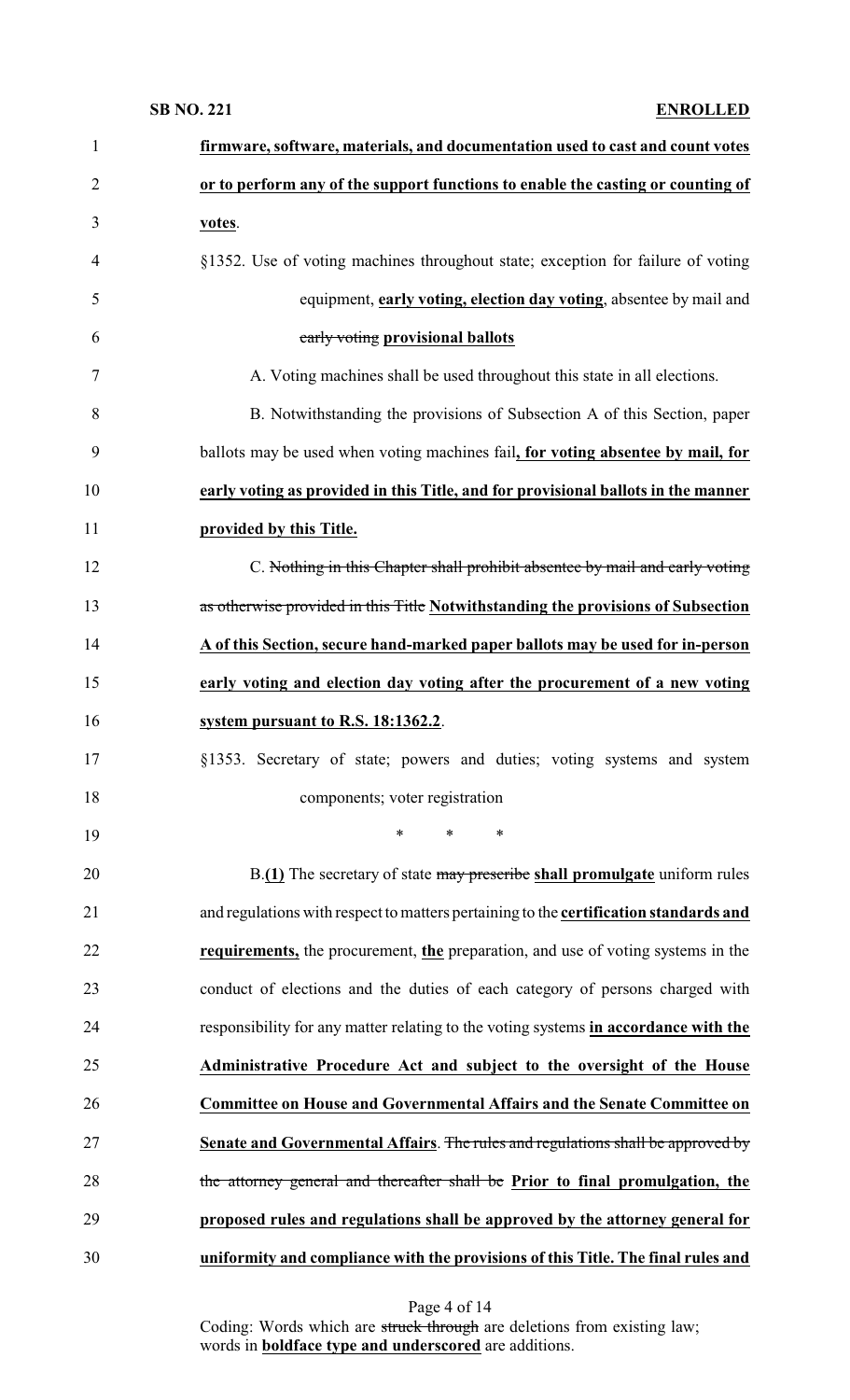| $\mathbf{1}$   | regulations shall be distributed by the secretary of state to the election officials     |
|----------------|------------------------------------------------------------------------------------------|
| $\overline{2}$ | having responsibilities relating to elections. The rules and regulations shall be and    |
| 3              | applied uniformly throughout the state.                                                  |
| 4              | (2) The rules and regulations for voting systems promulgated pursuant                    |
| 5              | to Paragraph (1) of this Subsection shall at a minimum provide for each of the           |
| 6              | voting system requirements set forth in R.S. 18:1366 and the following:                  |
| 7              | (a) Standards and procedures for usability, accessibility, durability,                   |
| 8              | accuracy, efficiency, and capacity.                                                      |
| 9              | (b) Standards and procedures for the control and auditability of voter-                  |
| 10             | verified paper records.                                                                  |
| 11             | C. In addition to any other duties and functions now or hereafter provided by            |
| 12             | law, the secretary of state shall:                                                       |
| 13             | $\ast$<br>$\ast$<br>$\ast$                                                               |
| 14             | (2) Be responsible for coordinating with the office of state procurement                 |
| 15             | with regard to all procurement, sales, and transfers of voting systems and system        |
| 16             | components and for all matters in connection with issuing pertaining to the              |
| 17             | <b>issuance of</b> competitive bids or requests for proposals or the advertising for and |
| 18             | opening of bids for or in connection therewith.                                          |
| 19             | *<br>∗<br>∗                                                                              |
| 20             | D. The secretary of state may shall appoint or employ mechanics, experts,                |
| 21             | and other assistants when necessary in order to assume the maintenance, upkeep, and      |
| 22             | proper functioning and operation of the machines, or when necessary in order to          |
| 23             | explain and demonstrate to the election officials or to the public the proper method     |
| 24             | of operation of the machines.                                                            |
| 25             | $\ast$<br>$\ast$<br>∗                                                                    |
| 26             | §1361. Approval of voting systems or system components; certificate; expenses of         |
| 27             | examination                                                                              |
| 28             | A. Prior to the solicitation of bids for any new voting system, the The                  |
| 29             | secretary of state may shall examine any type or make of voting system or system         |
| 30             | component upon the request of a representative of the maker or supplier thereof for      |
|                |                                                                                          |

### Page 5 of 14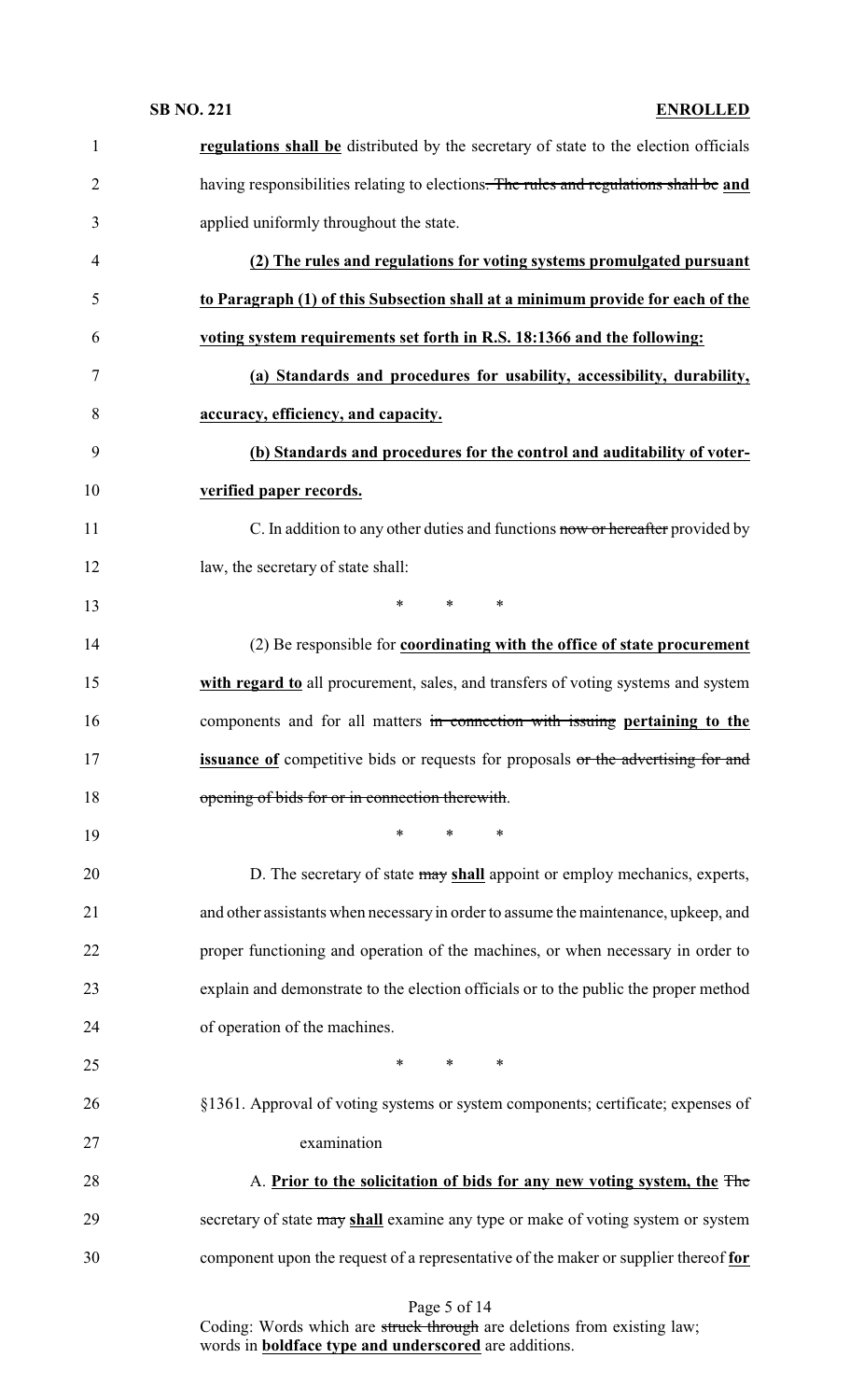**compliance with the certification standards promulgated pursuant to R.S. 18:1353**. If the secretary of state determines that the voting system or system component complies with the requirements of this Chapter and that it meets standards acceptable to him as to durability, accuracy, efficiency, and capacity **certification standards**, he shall approve that voting system or system component for use in this state and shall issue his certificate of approval thereof. Any voting system procured or used in the state shall include a sound-creating device which will audibly indicate that a voter has left the machine after casting his vote and allow for the challenge removal of early voting ballots and may include a voter verification mechanism. **B.** In addition **to meeting any applicable certification standards**, any voting system or system component procured or used in the state must have been certified according to the voluntary voting system guidelines developed and maintained by the United States Election Assistance Commission by a voting system test laboratoryaccredited bythe UnitedStates Election Assistance Commission. This certificate, together with any relevant reports, drawings, and photographs, shall be a public record. B**C**. The secretary of state may employ **shall contract with no fewer than three but no more than five qualified independent** experts to assist him in making the **performing the state certification** examination provided for in this Section. The 21 expenses of the services of such experts, not to exceed a total of five hundred dollars, shall be paid prior to the examination by the person requesting examination of the voting system or system component. Experts employed in **contracted to assist with** the examination shall sign the certificate of approval made by the secretary of state. No voting system or system component shall be used at any election which has not been approved **and certified** by the secretary of state as provided in this Section. §1362. Method of procuring voting systems or system components; parts and supplies; and of contracting for the maintenance of voting machines A.(1) All voting systems or system components used in this state shall be procured by the secretaryof state, **taking into consideration the recommendations**

Page 6 of 14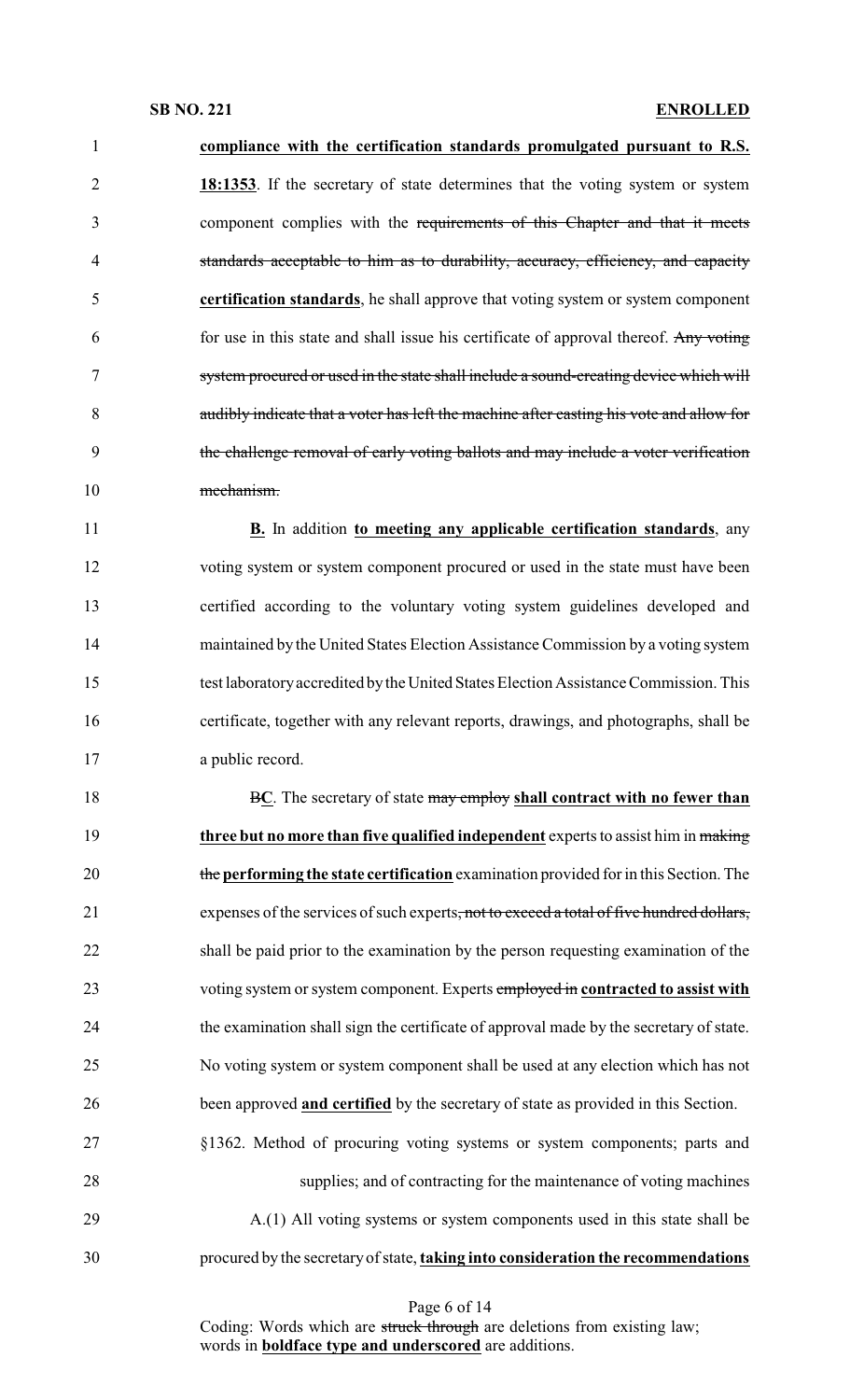| $\mathbf{1}$   | of the Voting System Commission as provided in R.S. 18:1362.1, out of state          |
|----------------|--------------------------------------------------------------------------------------|
| $\overline{2}$ | funds appropriated for that purpose, on the basis of a competitive request for       |
| 3              | proposals process or public bids submitted to the secretary of state in accordance   |
| $\overline{4}$ | with specifications prepared by him the provisions of the Louisiana Procurement      |
| 5              | Code. The specifications may require Required specifications shall include tests     |
| 6              | and examinations of the operation of the voting systems or system components, and    |
| 7              | the secretary of state, for that purpose, may shall employ experts to conduct these  |
| 8              | examinations in accordance with R.S. 18:1361 and report thereon and charge the       |
| 9              | expense thereof to the responders or bidders the results thereof to the Voting       |
| 10             | System Commission. The expenses of the services of these experts shall be paid       |
| 11             | by the vendor that seeks to have its system certified for consideration.             |
| 12             | Advertisement and letting of contracts for In every respect, the procurement of      |
| 13             | voting systems or system components shall be in accordance with the Louisiana        |
| 14             | Procurement Code contained in Chapter 17 of Title 39 of the Louisiana Revised        |
| 15             | Statutes of 1950.                                                                    |
| 16             | (2) Notwithstanding any provision of law to the contrary, particularly the           |
| 17             | provisions of Chapter 17 of Title 39 of the Louisiana Revised Statutes of 1950, the  |
| 18             | secretary of state is authorized to procure directly from the supplier, through the  |
| 19             | Department of State, voting systems or system components, parts, supplies, and other |
| 20             | election paraphernalia and to contract with the manufacturer through the Department  |
| 21             | of State for the maintenance of the voting systems or system components.             |
| 22             | *<br>*<br>∗                                                                          |
| 23             | §1362.1. Voting System Commission; creation and organization; duties and             |
| 24             | responsibilities                                                                     |
| 25             | A.(1) The Voting System Commission is created and established within                 |
| 26             | the Department of State for the purpose of evaluating and recommending the           |
| 27             | type of voting system that shall be procured to replace the voting system in use     |
| 28             | as necessary.                                                                        |
| 29             | (2) The purpose of this commission is to further the preservation of                 |
| 30             | democracy by strengthening the state's commitment to maintaining the faith,          |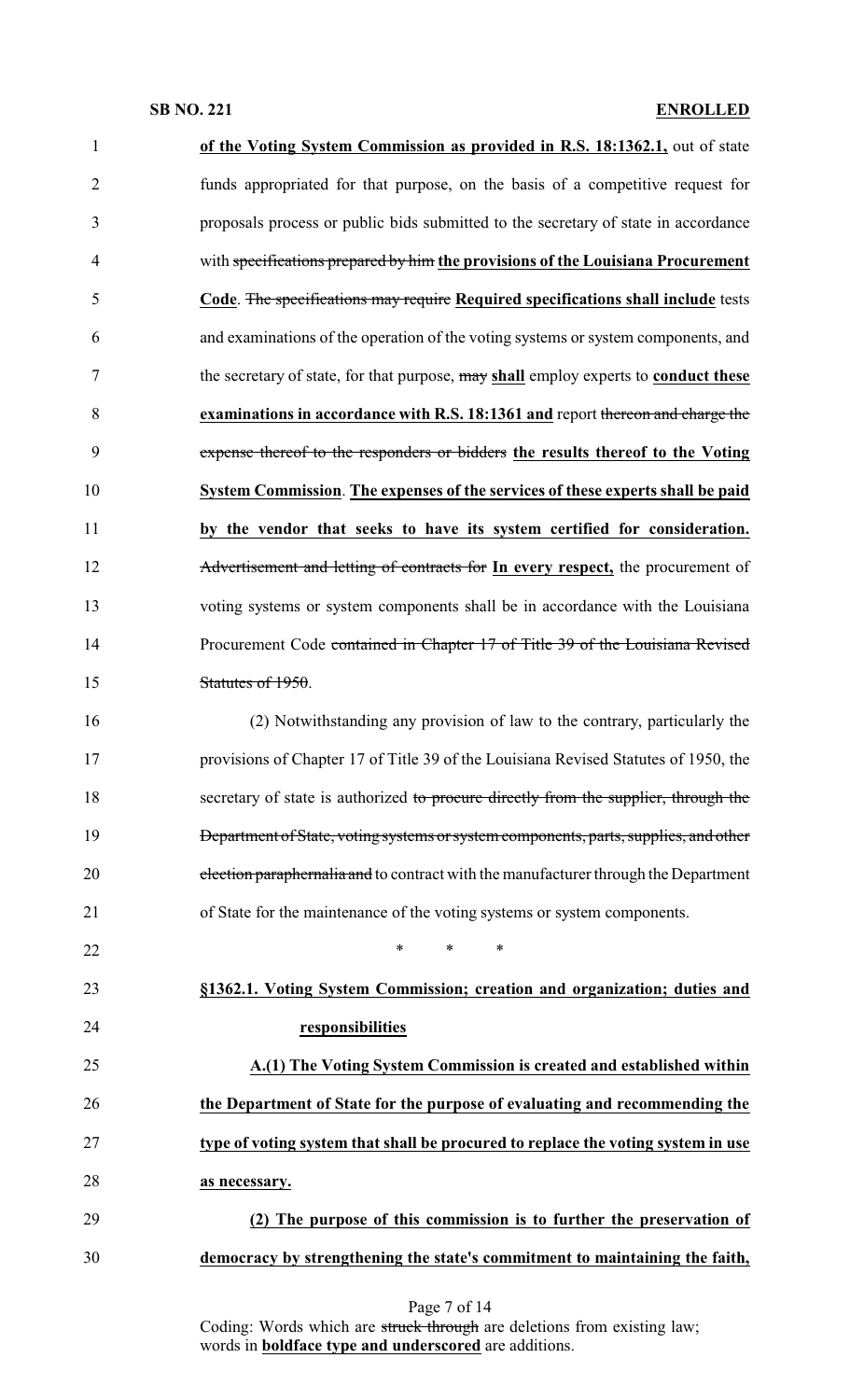| $\mathbf{1}$   | integrity, and trust in election, voting, and ballot-counting processes, to provide |
|----------------|-------------------------------------------------------------------------------------|
| $\overline{2}$ | the highest level of election security and functionality, and to provide greater    |
| 3              | clarity, public transparency, and objectivity with respect to the selection of      |
| 4              | voting equipment.                                                                   |
| 5              | <b>B.</b> The Voting System Commission shall be comprised of the following          |
| 6              | members:                                                                            |
| 7              | (1) The commissioner of elections, or his designee.                                 |
| 8              | (2) Two members of the House of Representatives, appointed by the                   |
| 9              | speaker of the House of Representatives, one of whom shall be a member              |
| 10             | affiliated with the Republican Party and one of whom shall be a member              |
| 11             | affiliated with the Democratic Party.                                               |
| 12             | (3) Two members of the Senate, appointed by the president of the Senate,            |
| 13             | one of whom shall be a member affiliated with the Republican Party and one of       |
| 14             | whom shall be a member affiliated with the Democratic Party.                        |
| 15             | (4) Two Louisiana registered voters appointed by the governor, one of               |
| 16             | whom shall represent the disabled community.                                        |
| 17             | (5) The secretary of state, or his designee.                                        |
| 18             | (6) Two Louisiana registered voters appointed by the attorney general.              |
| 19             | (7) The executive director of the Cyber Innovation Center, or his                   |
| 20             | designee.                                                                           |
| 21             | (8) The president of the Louisiana Clerks of Court Association, or his              |
| 22             | designee.                                                                           |
| 23             | (9) The president of the Louisiana Registrars of Voters Association, or             |
| 24             | his designee.                                                                       |
| 25             | C. The chair of the commission shall be elected by a majority vote of the           |
| 26             | members and shall set the date, time, and place for all meetings. The secretary     |
| 27             | of state shall convene the initial meeting of the commission not later than         |
| 28             | September 1, 2021, and shall serve as the initial chair until a chairman is         |
| 29             | elected.                                                                            |
| 30             | D. A majority of the members serving on the commission shall constitute             |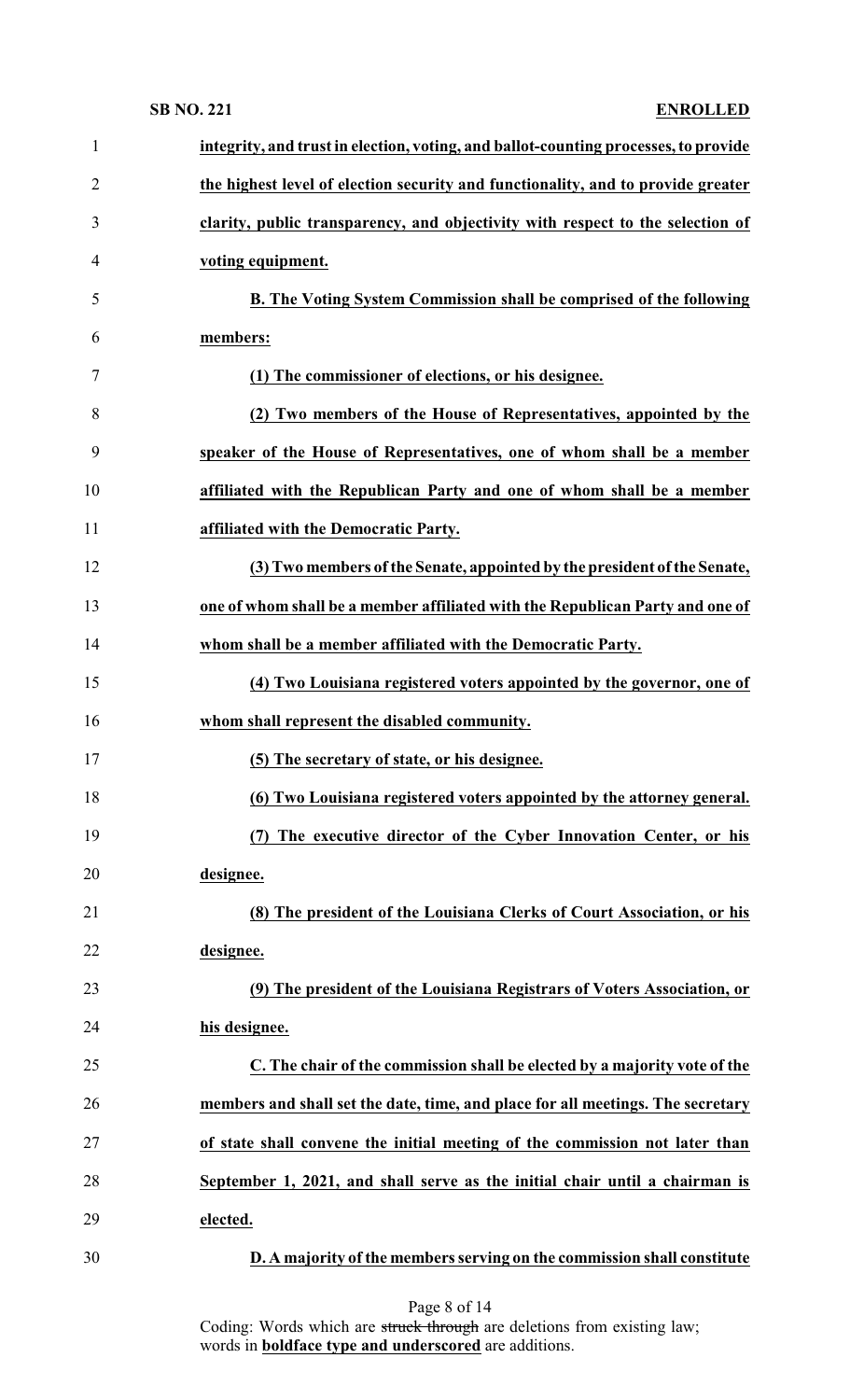| $\mathbf{1}$   | a quorum to conduct official business. All actions of the commission shall          |
|----------------|-------------------------------------------------------------------------------------|
| $\overline{2}$ | require a majority vote of the quorum. A majority of the meetings of the            |
| 3              | commission shall be held at the state capitol, and all meetings held at the state   |
| $\overline{4}$ | capitol shall be streamed live on the internet.                                     |
| 5              | E. Members of the commission shall serve terms concurrent with the                  |
| 6              | governor. Members shall serve without compensation; however, legislative            |
| $\tau$         | members of the commission shall receive the per diem and expenses as provided       |
| 8              | for legislators during attendance at legislative committees and from the same       |
| 9              | source.                                                                             |
| 10             | F. The Department of State and office of state procurement shall provide            |
| 11             | administrative staff and resources to the commission upon request.                  |
| 12             | G. The commission may request from the secretary of state or any other              |
| 13             | source any information it considers necessary to assist in making a                 |
| 14             | recommendation regarding voting systems.                                            |
| 15             | H. The commission shall consider only a voting system that utilizes a               |
| 16             | voter verified paper record to replace the state's inventory of direct recording    |
| 17             | equipment. For the replacement of subsequent voting systems, the commission         |
| 18             | shall conduct a preliminary analysis of available voting systems and select up      |
| 19             | to three options for discussion during each public hearing held for the             |
| 20             | evaluation of which voting systems are most advantageous to the state based on      |
| 21             | functionality.                                                                      |
| 22             | I.(1) After complying with the provisions of Subsection H of this Section,          |
| 23             | the commission shall determine the type of voting system to recommend to the        |
| 24             | secretary of state to submit for competitive solicitation in accordance with the    |
| 25             | provisions of the Louisiana Procurement Code.                                       |
| 26             | (2) The recommendation of the Voting System Commission pursuant to                  |
| 27             | this Subsection shall not be a valid basis for a protest pursuant to Part VI of the |
| 28             | Louisiana Procurement Code relative to a procurement of voting systems. Any         |
| 29             | protest asserting that the recommendation of the Voting System Commission           |
| 30             | was erroneous shall be null and disregarded.                                        |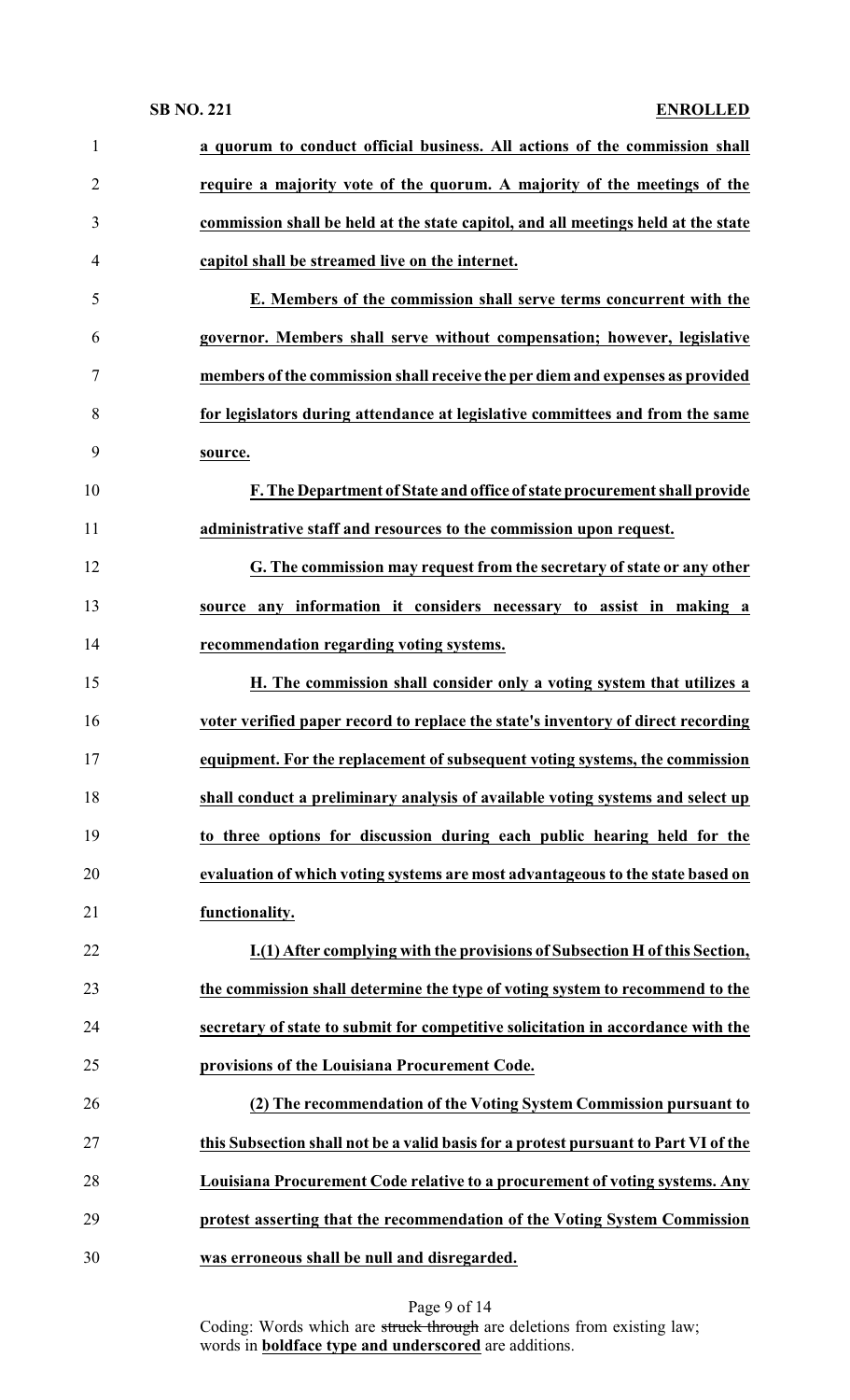| $\mathbf{1}$   | J. The commission shall submit a report of its findings and conclusions             |
|----------------|-------------------------------------------------------------------------------------|
| $\overline{2}$ | to the governor, the president of the Senate, the speaker of the House of           |
| 3              | Representatives, the Senate Committee on Senate and Governmental Affairs,           |
| $\overline{4}$ | the House Committee on House and Governmental Affairs, the secretary of             |
| 5              | state, and the division of administration no later than January 31, 2022, and       |
| 6              | annually thereafter.                                                                |
| 7              | K. Upon receipt of the report, the secretary of state, working in                   |
| 8              | conjunction with the office of state procurement, shall develop a request for       |
| 9              | proposals taking into consideration the commission's recommendations. No            |
| 10             | later than thirty days prior to the issuance of the request for proposals, the      |
| 11             | secretary shall promulgate certification standards for the type of voting system    |
| 12             | to be procured in accordance with the provisions of R.S. 18:1353.                   |
| 13             | L. Notwithstanding any provision of law to the contrary, the secretary              |
| 14             | of state shall award no contract for voting systems unless the awarded proposer     |
| 15             | has provided a sworn affidavit attesting that the proposer is not subject to        |
| 16             | significant ownership or control by a foreign power, and that the proposer is       |
| 17             | aware that a false attestation will be subject to the provisions of R.S. 39:1678    |
| 18             | and R.S. 39:1679. For purposes of this Subsection, "significant ownership or        |
| 19             | control by a foreign power" means ownership, equity, or control which equals        |
| 20             | or exceeds twenty-five percent of the total outstanding ownership, equity, or       |
| 21             | control of the proposer, and which is exercised directly or indirectly by, or for   |
| 22             | the express benefit of, the government of a foreign nation, state, or principality, |
| 23             | or any instrumentality or subsidiary thereof. The sworn affidavit required          |
| 24             | pursuant to this Subsection, and all related information, shall be a public         |
| 25             | record.                                                                             |
| 26             | §1362.2. Voting System Proposal Evaluation Committee; membership; duties            |
| 27             | A. The Voting System Proposal Evaluation Committee is created and                   |
| 28             | established within the Department of State for the purpose of independently         |
| 29             | reviewing any proposals received by the secretary of state in accordance with       |
| 30             | the provisions of R.S. 18:1361.1.                                                   |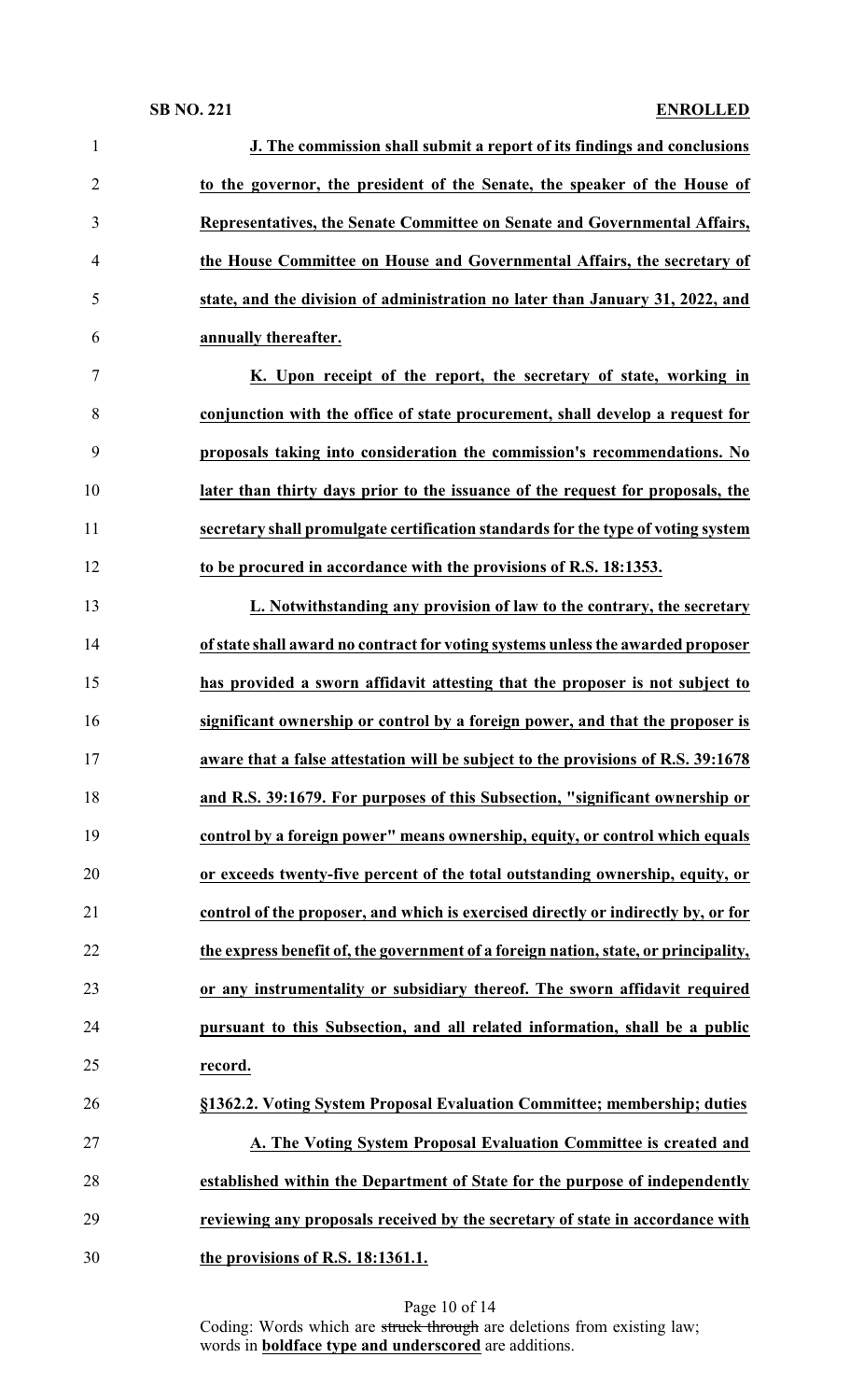| $\mathbf{1}$   | B.(1) The Voting System Proposal Evaluation Committee shall be                  |
|----------------|---------------------------------------------------------------------------------|
| $\overline{2}$ | comprised of the following members:                                             |
| 3              | (a) A faculty member of a Louisiana postsecondary education institution         |
| 4              | with engineering or computer science expertise.                                 |
| 5              | (b) A member of the Louisiana Clerks of Court Association.                      |
| 6              | (c) An individual with at least five years of experience with training or       |
| 7              | education in electronic voting systems and procedures and election security.    |
| 8              | (d) A member of the Louisiana Registrars of Voters Association.                 |
| 9              | (e) A representative from the office of the secretary of state who did not      |
| 10             | serve as member of the Voting System Commission.                                |
| 11             | (2) Committee members shall be appointed by the secretary of state and          |
| 12             | shall serve without compensation.                                               |
| 13             | C. The committee shall investigate and publicly test the voting systems         |
| 14             | proposed by the respondents to the request for proposals and may utilize        |
| 15             | subject matter experts to assist in the investigation. Upon completion of the   |
| 16             | investigation, the committee shall score each proposal according to the request |
| 17             | for proposal criteria, which shall ensure that all proposals are evaluated in a |
| 18             | fair and balanced manner and provide equal consideration for all potential      |
| 19             | vendors without exception. The highest-scoring proposal shall receive the       |
| 20             | recommendation of the committee. The recommendation<br>shall be                 |
| 21             | communicated to the secretary of state. The secretary of state shall then make  |
| 22             | a recommendation and submit the proposal to the chief procurement officer for   |
| 23             | subsequent review, approval, or further inquiry in accordance with the          |
| 24             | <b>Louisiana Procurement Code.</b>                                              |
| 25             | D. Notwithstanding any other law to the contrary, nothing herein shall          |
| 26             | alter or negate the provisions and requirements of the Louisiana Procurement    |
| 27             | Code.                                                                           |
| 28             | $\ast$<br>$\ast$<br>$\ast$                                                      |
| 29             | §1364. Placement and sufficiency of voting machines and counting equipment for  |
| 30             | absentee by mail and early voting                                               |

Page 11 of 14 Coding: Words which are struck through are deletions from existing law; words in **boldface type and underscored** are additions.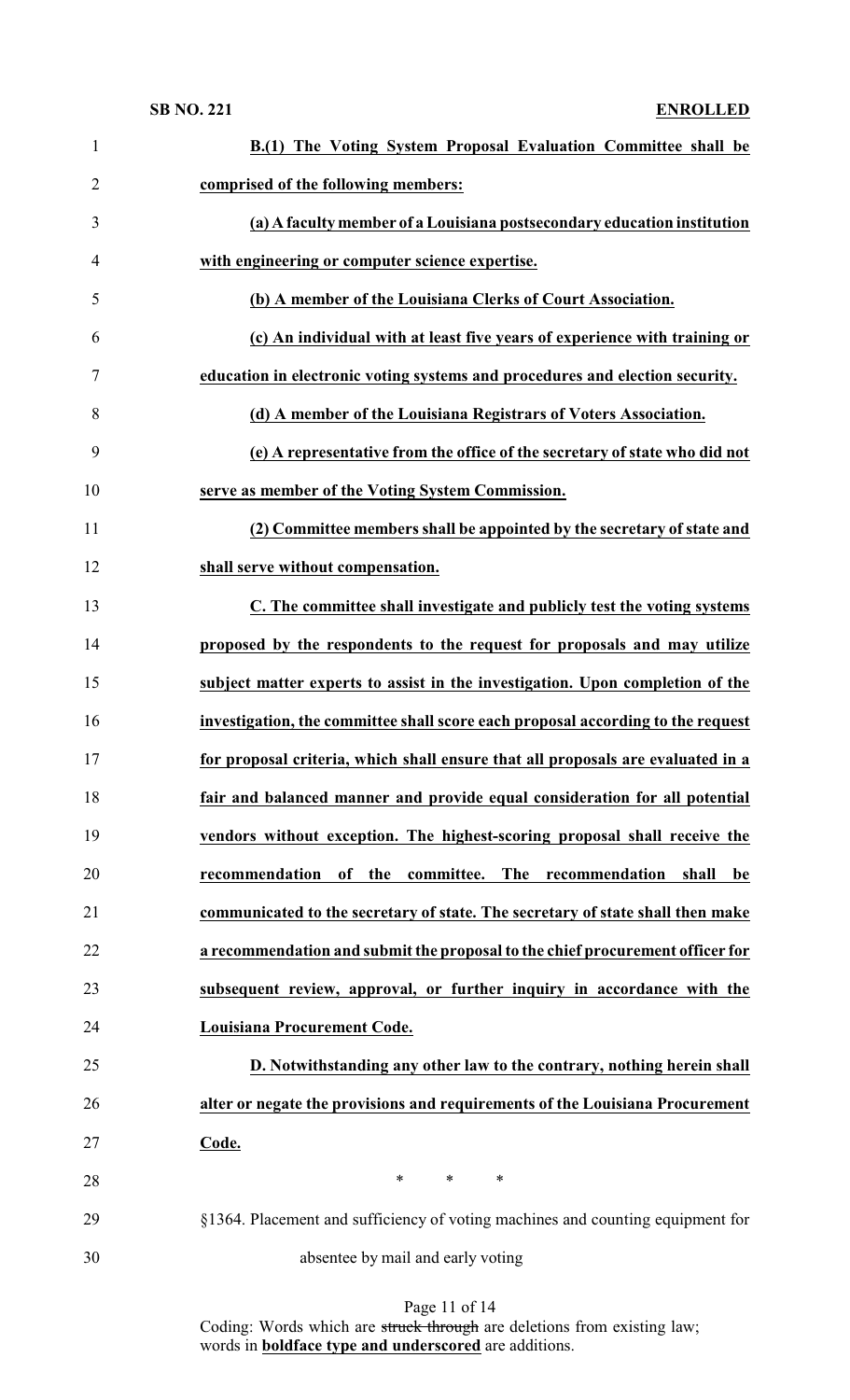| $\mathbf{1}$   | A. The secretary of state shall consult with the Voting System Commission            |
|----------------|--------------------------------------------------------------------------------------|
| $\overline{2}$ | at least once annually to determine the sufficiency of the voting machines and       |
| 3              | absentee by mail and early voting counting equipment necessary to conduct absentee   |
| $\overline{4}$ | by mail and early voting in an election, taking into consideration the technological |
| 5              | capabilities of the voting system. He shall ensure that the number of voting         |
| 6              | machines and the absentee by mail and early voting counting equipment placed         |
| 7              | within a parish for an election is adequate and sufficient to process and count the  |
| 8              | absentee by mail and early voting ballots cast in the election within a reasonable   |
| 9              | period.                                                                              |
| 10             | $\ast$<br>$\ast$<br>∗                                                                |
| 11             | §1366. Requirements for voting systems                                               |
| 12             | Any new voting system procured by the secretary of state in accordance               |
| 13             | with the provisions of R.S. 18:1362 shall satisfy all of the following:              |
| 14             | (1) The voting system shall produce an auditable voter-verified paper                |
| 15             | record.                                                                              |
| 16             | (2) All voting system equipment shall have only essential functionality              |
| 17             | and shall not connect to the internet.                                               |
| 18             | (3) The installation of software or firmware on the voting system shall              |
| 19             | be strictly limited to software or firmware deemed by the secretary of state to      |
| 20             | be essential to the voting system and shall be performed by employees of the         |
| 21             | secretary of state only.                                                             |
| 22             | (4) The secretary of state shall be responsible for all ballot programming           |
| 23             | and shall limit the use of third party vendors to support services only.             |
| 24             | (5) Access to physical ports on any voting machine shall be restricted and           |
| 25             | sealed at all times using serialized tamper-evident seals except for ports used to   |
| 26             | activate the voting machine for each voter's voting session or as required for       |
| 27             | testing, repair, or ballot preparation or tabulation.                                |
| 28             | (6) The voting system vendor shall provide documentation to the                      |
| 29             | secretary of state regarding financial disclosure, equity holdings, and              |
| 30             | management structure and must disclose any percentage of ownership by a              |

Page 12 of 14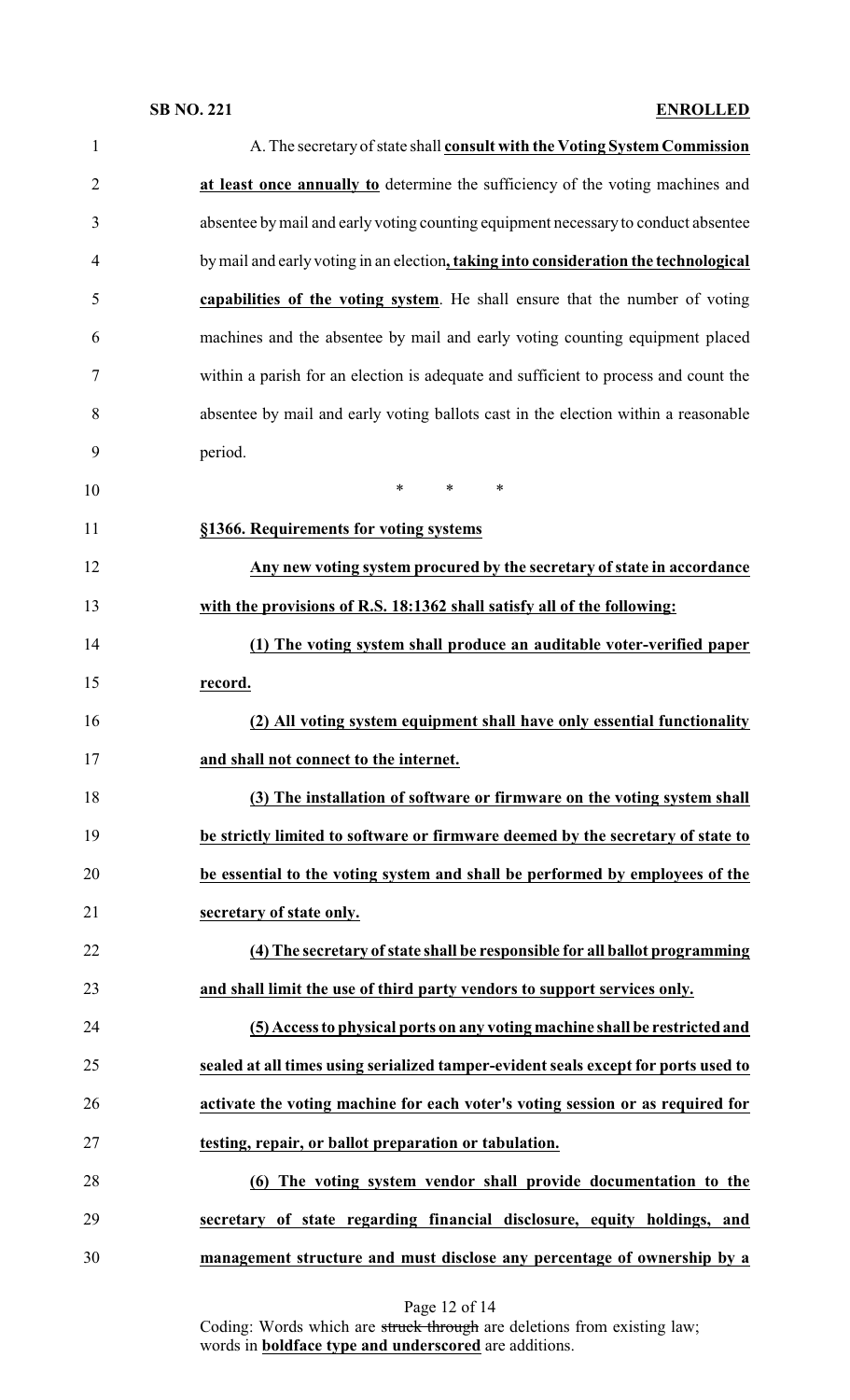| $\mathbf{1}$   | foreign entity either in whole or in part, including any subsidiary or affiliate.     |
|----------------|---------------------------------------------------------------------------------------|
| $\overline{2}$ | (7) The tabulation of fractional votes shall be prohibited.                           |
| 3              | (8) The voting system servers shall be located within the state of                    |
| $\overline{4}$ | Louisiana.                                                                            |
| 5              | $\ast$<br>*<br>*                                                                      |
| 6              | §1400.21. Help Louisiana Vote Fund                                                    |
| 7              | *<br>*<br>$\ast$                                                                      |
| 8              | C.(1) All unexpended and unencumbered monies in the fund at the end of the            |
| 9              | fiscal year shall remain in the fund. Such monies shall be invested by the state      |
| 10             | treasurer in the same manner as monies in the state general fund, and interest earned |
| 11             | on the investment of these monies shall be credited to the fund after compliance with |
| 12             | the requirements of the Bond Security and Redemption Fund. The state treasurer        |
| 13             | shall annually allocate investment earnings among the five accounts proportionally    |
| 14             | based on the fund balance of each account at the time of the allocation.              |
| 15             | (2) Prior to the expenditure of any monies from the fund for the                      |
| 16             | acquisition, including a lease, of any element or component of a voting system        |
|                |                                                                                       |
| 17             | as defined in R.S. 18:1351, the secretary of state shall submit the details of any    |
| 18             | such expenditure, including any related contract or proposed contract, to the         |
| 19             | Joint Legislative Committee on the Budget for review and approval.                    |
| 20             | Section 2. R.S. 36:744(O) and (P) are hereby enacted to read as follows:              |
| 21             | §744. Transfer of boards, commissions, and agencies to the Department of State        |
| 22             | $\ast$<br>*<br>$\ast$                                                                 |
| 23             | O. The Voting System Commission (R.S. 18:1362.1) is placed within the                 |
| 24             | Department of State and shall perform its powers, duties, functions, and              |
| 25             | responsibilities in the manner provided by law.                                       |
| 26             | P. The Voting System Proposal Evaluation Committee (R.S. 18:1362.2)                   |
| 27             | is placed within the Department of State and shall perform its powers, duties,        |
| 28             | functions, and responsibilities in the manner provided by law.                        |
| 29             | $\ast$<br>∗<br>$\ast$                                                                 |

Page 13 of 14